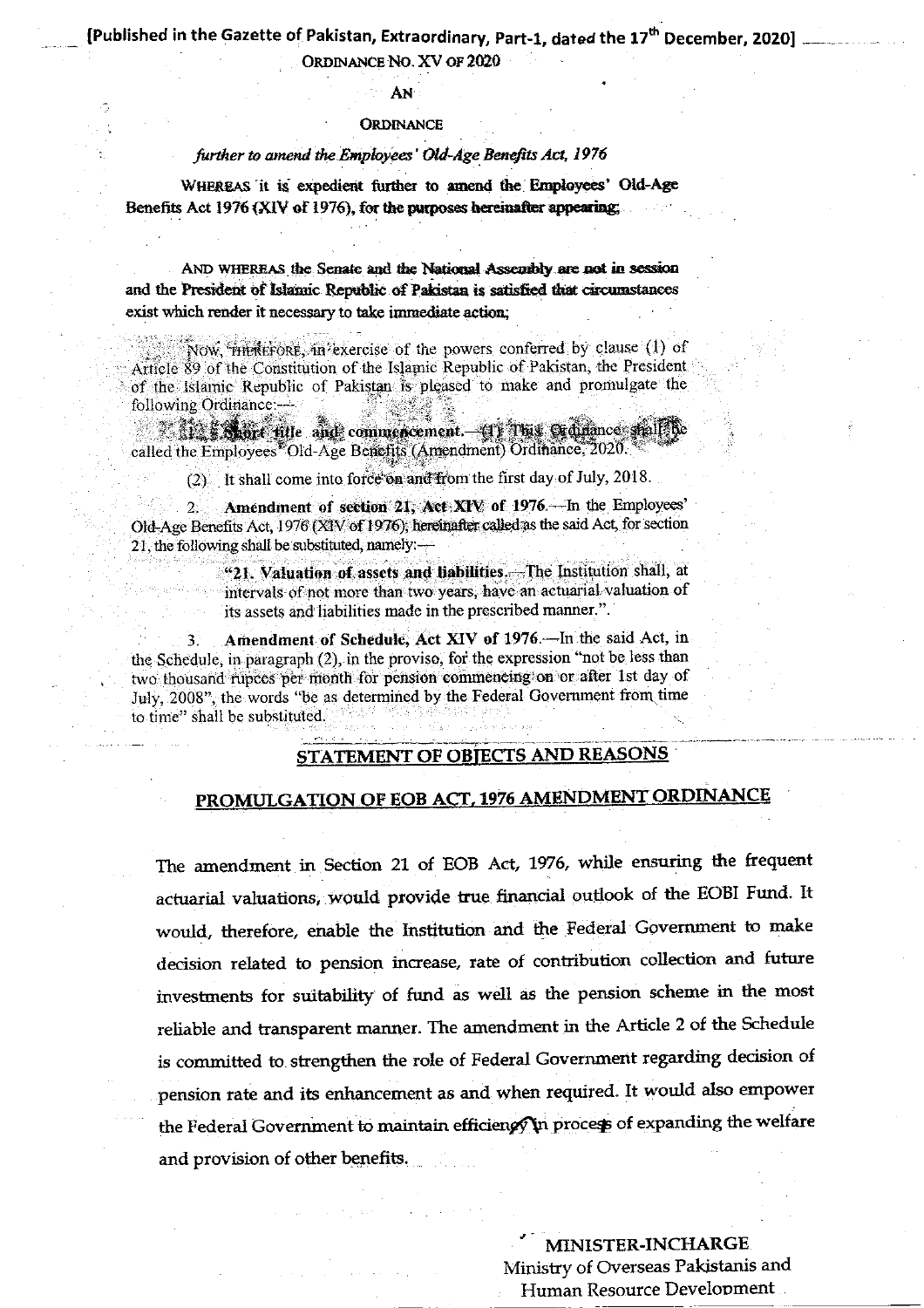[جریدہ پاکستان،غیر معمولی،حصہ اول،مور حہ 17 پرسمبر،2020ء میں شائع ہوا]

آرڈینٹس نمبر۱۵ مجربہہ۲۰۲۰ء ملازيين كى انتفاعات پيرانه سالى ايكٹ، ١٩٧٦ء ميں مزيدتر ميم كرنے كاا يكٹ

ہرگاہ کہ بیقرین مصلحت ہے کہ بعدازیں رونما ہونے والی اغراض کے لئے ملاز میں کی انقاعات پیرانہ سالی ا یکٹ،۱۴ ءمیں مزیدِتر میم کی جائے؛ اور چونکہ سینٹ اورقو می اسمبلی کے اجلاس نہیں ہو رہے اورصدرمملکت اسلامی جہور بیہ پاکستان کواطمینان حاصل ہے کہ ایسے حالات موجود ہیں جو فی الفور کارروائی کے متفاضی ہیں؛ لہذا،اب،اسلامی جمہور یہ پاکستان کے دستور کے آرٹیکل ۸۹ کی شق (۱) میں تفویض کردہ اختیارات کو استعال کرتے ہوئےصدرمملکت اسلامی جمہوریہ پاکستان نےحسب ذیل آرڈیننس دشع اور جاری کیا ہے ۔۔ **ا۔ مختصر عنوان اورآغازنغاذ۔** (۱) یہ آرڈیننس ملازمین کی انفاعات پیرانہ سالی (ترمیمی) آرڈیننس، ۲۰۲۰ءک<sub>نام سے</sub>موسوم ہوگا۔ (۲) پیکم جولائی، ۲۰۱۸ء پرادر سے نافذ العمل ہوگا۔ ۲۔ **ایکٹ نمبر۱۷اپابت ۱۹۷۶ء کی، دفعہ ۲۱ کی ترمیم۔** سلاز ٹین کی انفاعات پیرانہ سالی ا يكث، ٢ ١٩٧ء (١ يكث نمبر١٧ بابت ٤ ١٩٧ء) ميں ، بعد ازيں جس كا حوالہ مذكورہ ايكث كے طور پر ديا گيا ہے ، كى دفعہ ۲۱ میں،حسب ذیل کوتبدیل کردیاجائے گا، یعنی:۔

<mark>''ا۲۔ اثاثہ جات اوروجوب کی شخص مالیت۔</mark> مسلسل ادارہ ،کم از کم دوسالہ دقفوں سے ،اپنے اثاثہ جات اوروجوب جومقرر ہطریقہ کار پرہوں کا بیمہ حساب کی تشخیص مالیت کرے گا۔''۔